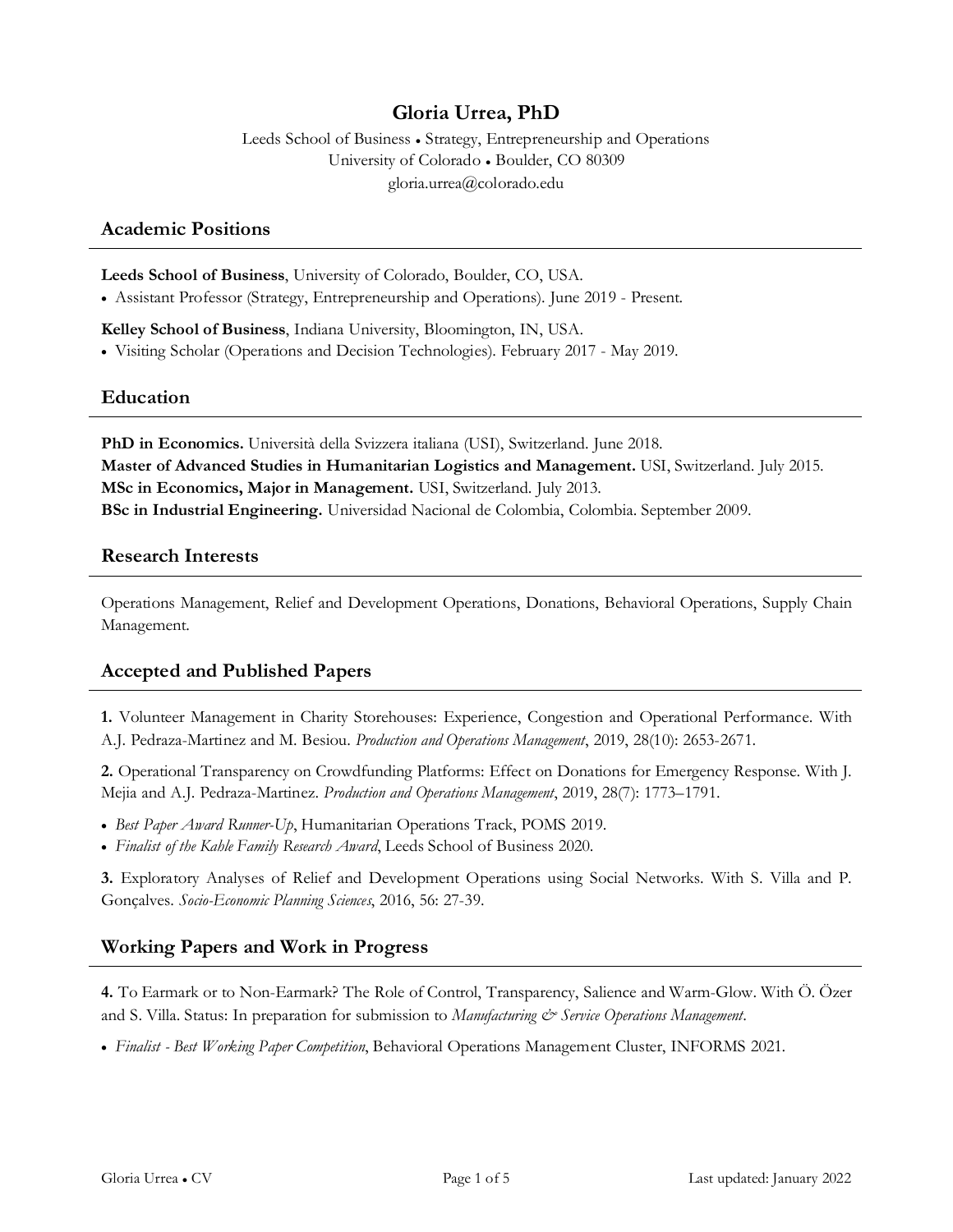**5.** The Role of Volunteer Experience on Performance on Online Volunteering Platforms. With E. Yoo. Status: Invited for a third-round review at *Production and Operations Management*.

• *Best Paper Award Winner*, Humanitarian Operations Track, POMS 2021.

**6.** Service Quality, Competition and Poverty: An Analysis of African Mobile Money Agents. With D. Drake and K. Balasubramanian. Status: Invited for a second-round review at *Journal of Operations Management*.

**7.** Service Level and Expedited Shipping: Behavioral Regularities and the Role of Salience and Contracts. With J.A. Castañeda and S. Villa. Status: In preparation for submission to *Production and Operations Management*.

**8.** Linking Funding Strategies and Diversification: The Case of Humanitarian Organizations. With S. Villa and E. Quintane. Status: Under review at *Manufacturing & Service Operations Management*.

**9.** Industrialization of Charitable Services: The Role of Standards in Funding Emergencies. With J. Mejia and A.J. Pedraza-Martinez. Status: Working paper.

**10.** Behavioral Responses to Nonprofit Metrics: Efficiency vs. Impact. With H. Rahemi and L. Valdes. Status: Data analysis.

# **Book Chapters**

**11.** Private Donations for Humanitarian Operations. With A.J. Pedraza-Martinez. In *Decision-making in Humanitarian Operations: Strategy, Behavior and Dynamics*. Edited by S. Villa, G. Urrea, J.A. Castañeda and E. Larsen. 2019. London: Palgrave Macmillan.

**12.** Innovating Short-Term Preparedness Actions using Climate Information. With M. Bailey. In *Decision-making in Humanitarian Operations: Strategy, Behavior and Dynamics*. Edited by S. Villa, G. Urrea, J.A. Castañeda and E. Larsen. 2019. London: Palgrave Macmillan.

# **Edited Books**

*Decision-making in Humanitarian Operations: Strategy, Behavior and Dynamics*. With S. Villa, J.A. Castañeda and E. Larsen. 2019. London: Palgrave Macmillan.

# **Awards and Honors**

- *Finalist - Best Working Paper Competition*, Behavioral Operations Management Cluster, INFORMS October 2021.
- *Best Paper Award Winner*, Humanitarian Operations Track, POMS May 2021.
- *Kolb Teaching Award in 2020* for the curriculum development for the course Principles of Operations Management, Leeds School of Business • Boulder, October 2020.
- Finalist of the Kahle Family Research Award for Outstanding Leeds School Publication in 2019, Leeds School of Business Boulder, May 2020.
- *Best Paper Award Runner-Up*, Humanitarian Operations Track, POMS Washington, May 2019.
- *Best Master Thesis Award*, MASHLM, USI Lugano, July 2015.
- *Cohort's best GPA*, Master in Management, USI Lugano, November 2013.
- *Cohort's best GPA*, Industrial Engineer, Universidad Nacional de Colombia Medellín, September 2009.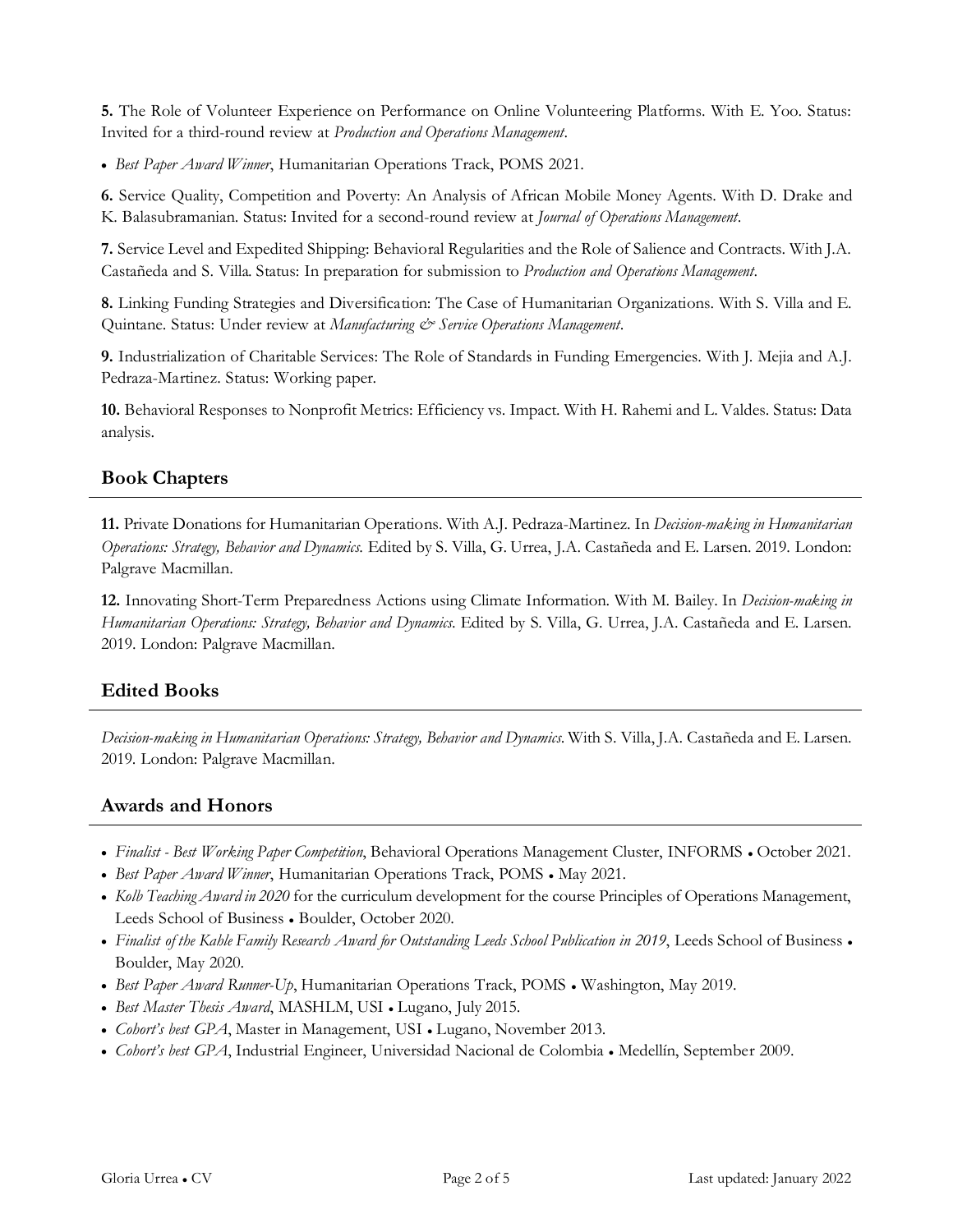#### **Grants**

- **Doctoral Mobility Fellowship for 2017 (SNF N° P1T1P1\_171887) and for 2018 (SNF N° P1TIP1\_178664) - Swiss National Science Foundation.** Visiting Researcher at the Department of Operations and Decision Technologies, Kelley School of Business at Indiana University, Bloomington.
- **Doctoral Grant 2016 (SNF N° 100018\_165809) - Swiss National Science Foundation.** Project: "Studying Humanitarian Organizations using Common Pool Resources."

# **Teaching Interests**

Operations Management, Supply Chain Management, Humanitarian Logistics, Project Management, Business Analytics, Decision Making, Strategy, Social Networks, Experimental Methods.

# **Teaching Experience**

| University of Colorado, Leeds School of Business (USA) . Undergraduate Program. |
|---------------------------------------------------------------------------------|
| Professor, Principles of Operations Management, 4 sections. Fall 2021.          |
| Professor, Principles of Operations Management, 6 sections. Fall 2020.          |
| Professor, Principles of Operations Management, 4 sections. Fall 2019.          |
| Universidad de la Sabana (Colombia) • PhD Program.                              |
| Professor, Introduction to Experimental Methods. Fall 2018.                     |
| Università della Svizzera italiana (Switzerland) • Master Programs.             |
| Teaching Assistant, Project Management. Fall 2015.                              |
| Teaching Assistant, Applied Social Entrepreneurship. Fall 2014.                 |
| Teaching Assistant, Operations Management. Spring 2014, 2015.                   |

# **Supervision to Students**

- Jiali Wang. 2018. *The role of personality traits and preferred rewards in reducing resistance to organizational change in the hospitality industry in the Netherlands*. Master thesis at TIAS Business School.
- Seyedahmad Ahanshahrad. 2017. *The impact of social media and brand popularity on total sales in fashion industry*. Master thesis at TIAS Business School.

# **Invited Talks and Academic Presentations**

- The Role of Volunteer Experience on Performance on Online Volunteering Platforms. Tilburg University (online), Tilburg, The Netherlands, September 2021.
- The Role of Volunteer Experience on Performance on Online Volunteering Platforms. University of Colorado Boulder, Leeds School of Business (faculty seminar), Boulder, CO, USA, July 2021.
- Industrialization of Charitable Services: The Role of Standards in Funding Emergencies. POMS (online), USA, May 2021.
- Linking Funding Strategies and Diversification: The Case of Humanitarian Organizations. POMS (online), USA, May 2021.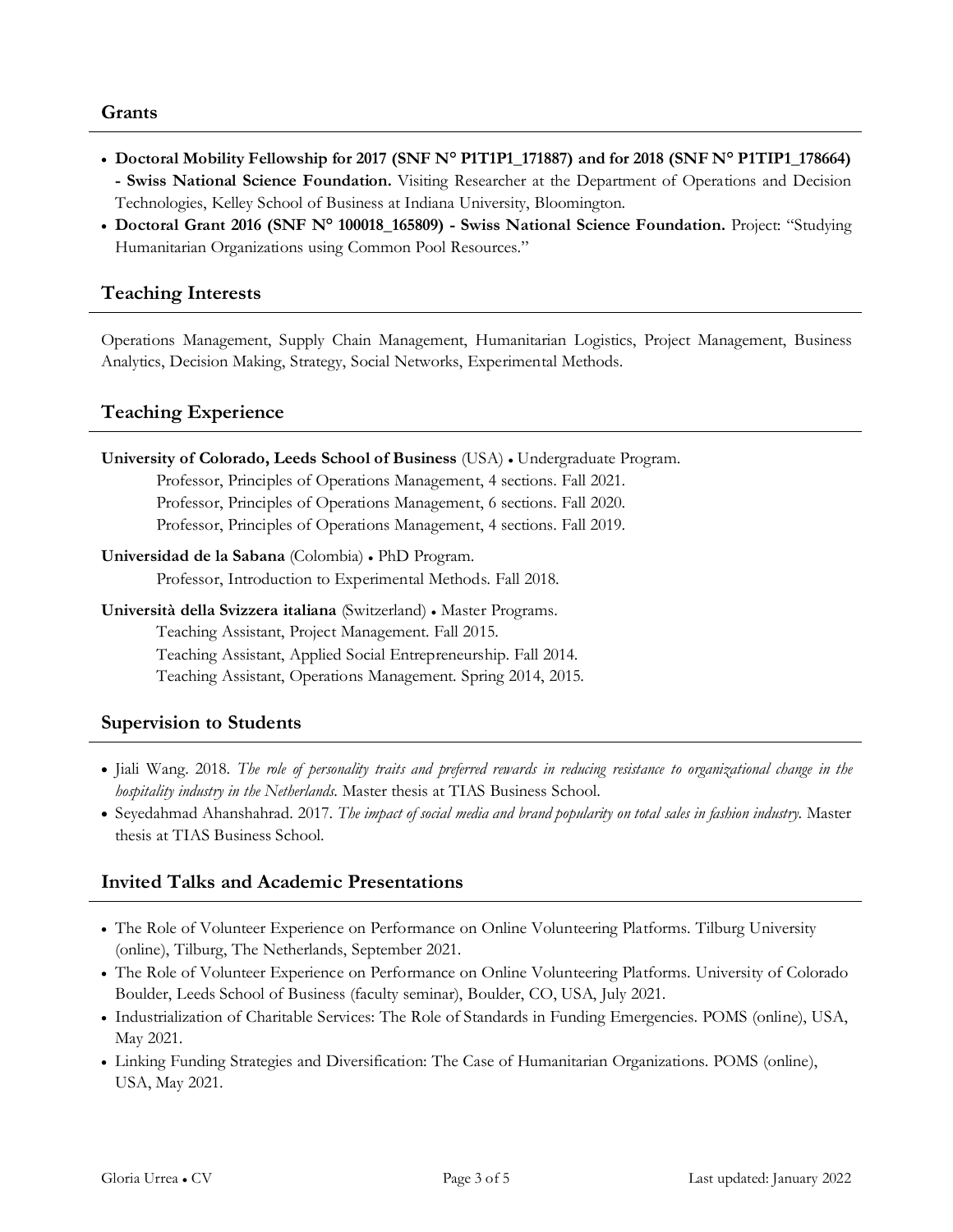- When to Offer Earmarking: Effect on Donors' Decisions, Altruism and Warm-Glow. INFORMS (online), USA, November 2020.
- A Supply Chain Perspective on the COVID-19 Pandemic. Denver Business Series, Denver, CO, USA, July 2020.
- A Supply Chain Perspective on the COVID-19 Pandemic. COVID-19 Webinar Series at the Leeds School of Business, Boulder, CO, USA, April 2020.
- Relational Strategies and Diversification in Nonprofit Organizations. INFORMS, Seattle, WA, USA, October 2019.
- Volunteer Management in Charity Storehouses. INFORMS, Seattle, WA, USA, October 2019.
- Relational Strategies and Diversification in Nonprofit Organizations. AOM, Boston, MA, USA, August 2019.
- Operational Transparency on Crowdfunding Platforms: Effect on Donations for Emergency Response. POMS, Washington, DC, USA, May 2019.
- Volunteer Management in Charity Storehouses. POMS, Washington, DC, USA, May 2019.
- Stay Dependent: Relational Strategies to Reduce Current and Future Uncertainty. POMS, Washington, DC, USA, May 2019.
- Operational Transparency on Crowdfunding Platforms: Effect on Donations for Emergency Response. Pennsylvania State University, State College, PA, USA, February 2019.
- Operational Transparency on Crowdfunding Platforms: Effect on Donations for Emergency Response. University of Colorado Boulder, Leeds School of Business, Boulder, CO, USA, December 2018.
- Operational Transparency on Crowdfunding Platforms: Effect on Donations for Emergency Response. Tilburg University, Tilburg, The Netherlands, December 2018.
- Operational Transparency on Crowdfunding Platforms: Effect on Donations for Emergency Response. Portland State University, Portland, OR, November 2018.
- Transparency in Crowdfunding for Emergency Management. DSI, Chicago, IL, USA, November 2018.
- Volunteer Management in Charity Storehouses. DSI, Chicago, IL, USA, November 2018.
- Transparency in Crowdfunding for Emergency Management. INFORMS, Phoenix, AZ, USA, November 2018.
- In Need of Aid: Funding Uncertainty and Diversification in Humanitarian Operations. INFORMS, Phoenix, AZ, USA, November 2018.
- Transparency in Crowdfunding for Emergency Management. MSOM, Dallas, TX, USA, July 2018.
- Volunteer Management in Charity Storehouses. POMS, Houston, TX, USA, May 2018.
- In Need of Aid: Funding Uncertainty and Diversification in Humanitarian Operations. POMS, Houston, TX, USA, May 2018.
- Volunteer Management in Charity Storehouses. INFORMS, Houston, TX, USA, October 2017.
- Studying Interactions of Humanitarian Organizations in Relief Operations. POMS, Seattle, WA, USA, May 2017.
- Humanitarian Organizations Dilemma: Improving Collective Performance while Competing for Scarce Resources. POMS, Orlando, FL, USA, May 2016.
- Exploratory Analyses of Humanitarian Operations through Social Networks. POMS, Washington, DC, USA, May 2015.
- Exploring Duplicate Orders in a Single Manufacturer Multiple Distributor Supply Chain. System Dynamics Society, Delft, Netherlands, July 2014.